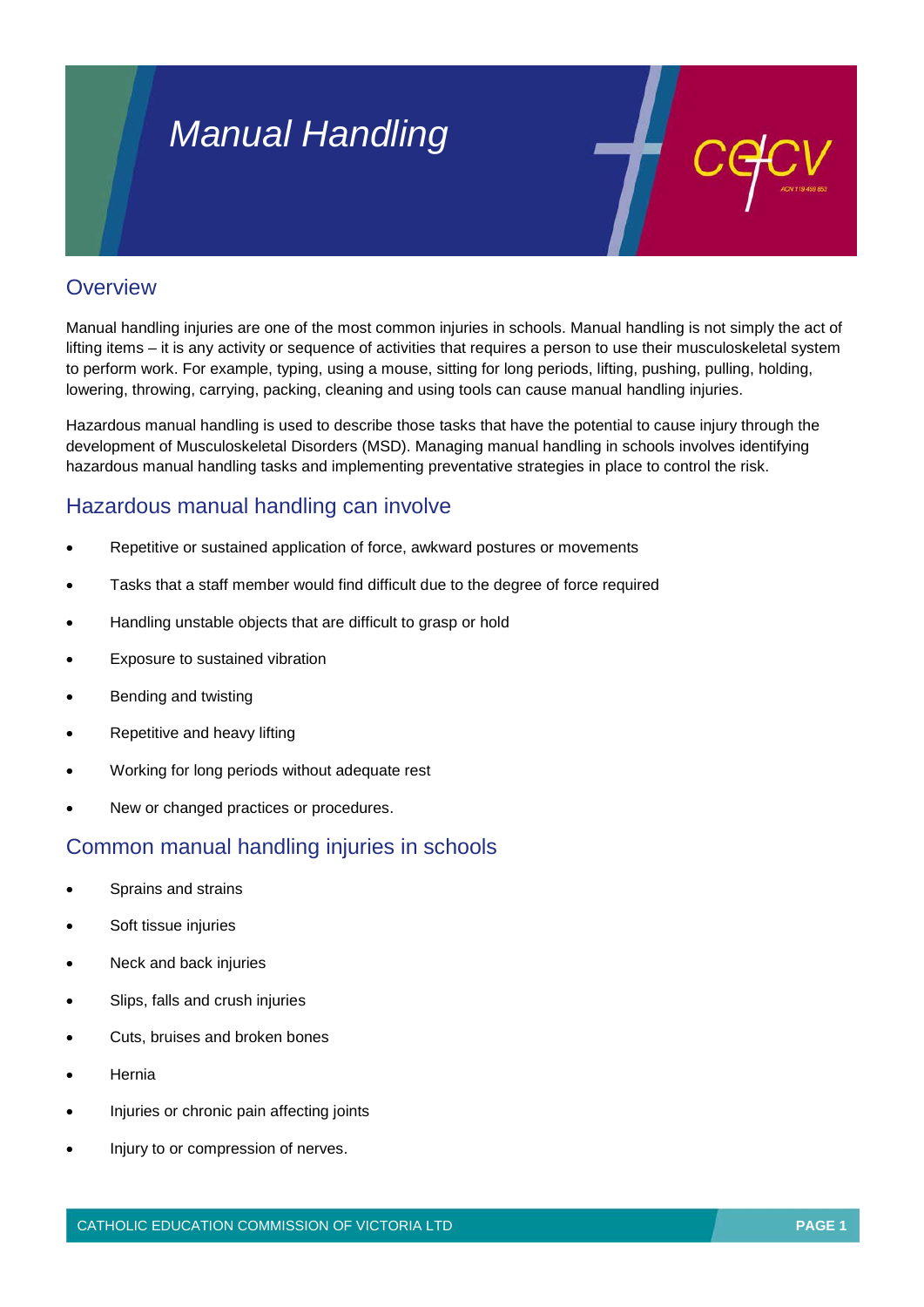## Manual handling risks commonly found in schools

- moving furniture
- carrying electrical equipment, such as television and computers
- pushing a trolley
- restraining a frightened child or separating aggressive students
- typing school reports using a notebook computer in an awkward posture, or repetitive computer operation
- carrying books and resources around the school
- stretching to reach a high shelf or bending to a bottom shelf (e.g. accessing archive or paper boxes)
- lifting or moving sporting equipment (e.g. high jump mats)
- standing on a table and/or chair to pin up students' work
- lifting large bottles (e.g. 25 litres) of cleaning chemicals or lifting ladders
- moving rocks, digging etc
- bending over for extended periods to be at the same height as students.

#### Strategies to Reduce the Risk of Manual Handling Injuries

Manual handling risks can be managed by:

- identifying the manual handling hazards in the school
- assessing which ones are high risk
- implementing solutions to reduce the risk of injuries
- checking to see if they are working.

#### Identifying hazardous manual handling tasks

The school should identify the tasks that are likely to be hazardous. In consultation with staff, use the Hazardous Manual Handling Checklist to:

- List all tasks involving manual handling
- Identify tasks that involve hazardous manual handling
- Prioritise the tasks to be assessed.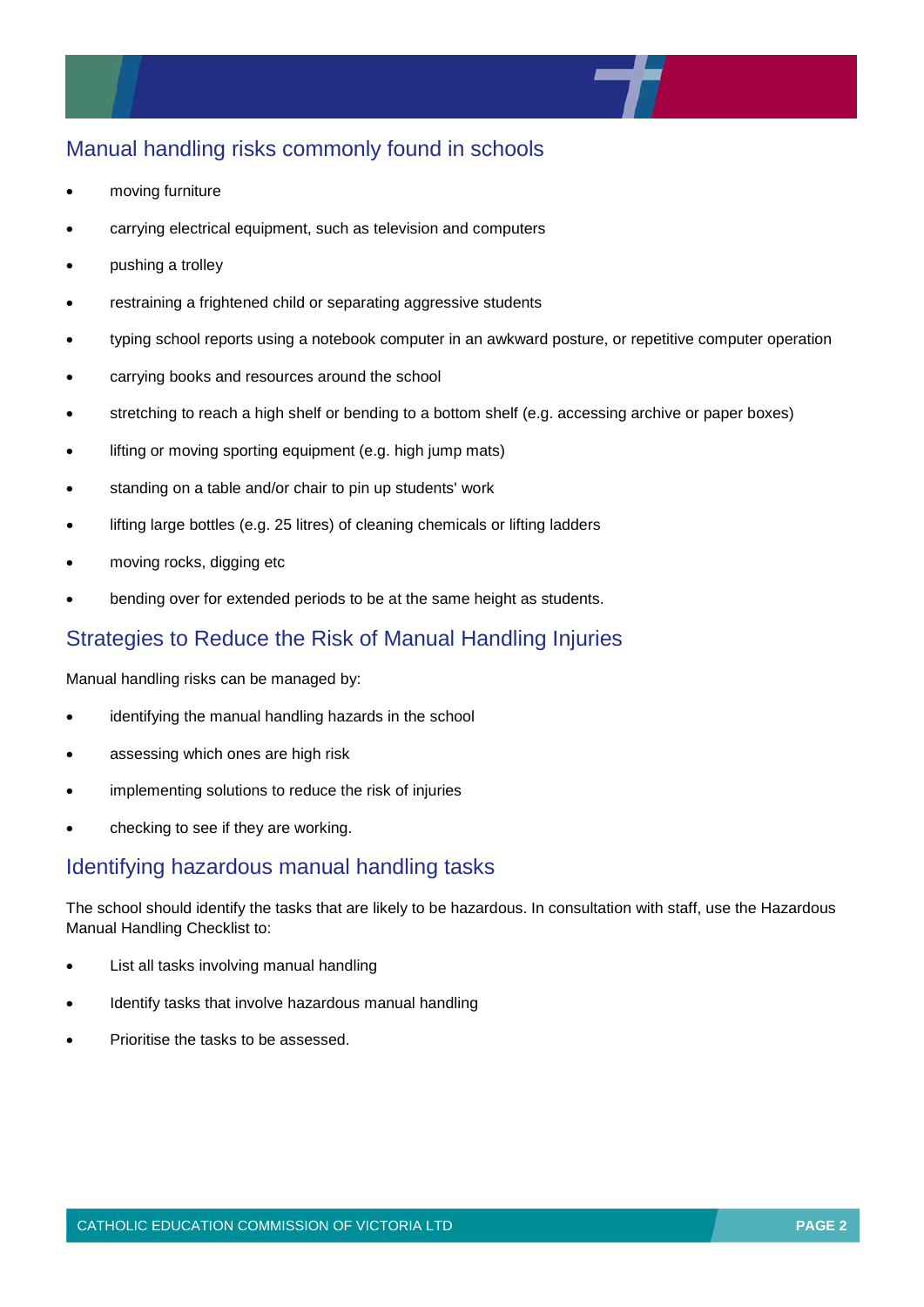## Assess the risk of identified manual handling tasks

A manual handling risk assessment should completed for tasks identified as hazardous or where there are tasks that have resulted in injury or where staff members have reported discomfort or difficulty undertaking a task.

Once the hazardous manual handling tasks have been assessed, solutions should be develop and implemented. This can be done by using one or more of the following methods:

- Eliminate the risk by not carrying out the task
- Alter the layout of the classroom or workstation
- Change the objects used. For example, can handles be added? Can bulky packages be broken down to smaller sizes?
- Provide information, instruction and training to staff in relation to safe manual handling and lifting techniques, including the development of safe work procedures.

#### Suggested control measures

- Change the task
- Change the object
- Use mechanical aids
- Change the workspace
- Provide training
- Lighten loads (break loads into smaller quantities)
- Reduce bending, twisting, reaching movements
- Use team lifting
- Use mechanical assistance (e.g. trolleys and adjustable height workbenches and seating)
- Monitor and review the implemented solutions to ensure new risks haven't been created.

#### Resources

- Manual Handling Risk Identification Checklist
- Hazard Risk Assessment Tool
- Manual Handling Code of Practice (WorkSafe)
- Officewise A guide to health and safety in the office (WorkSafe)

#### Related Topics

• First Aid